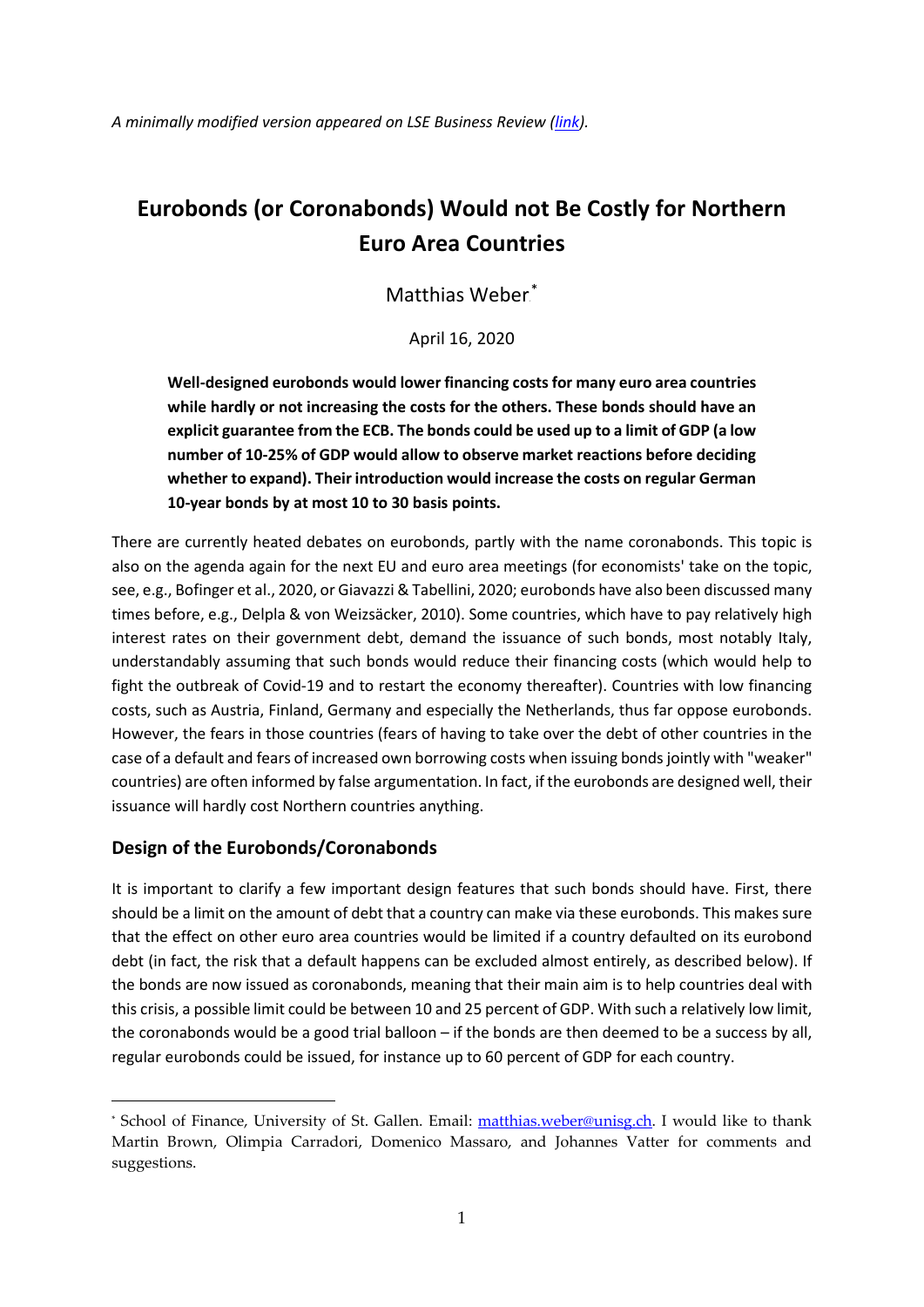Second, there should be sanctions when countries default on this debt. Such sanctions could, for example, be that a country defaulting on the eurobond debt loses its voting rights in the EU (a more drastic sanction would be that a default automatically triggers article 51 without the right to revoke it – a defaulting country would then be forced to leave the EU, but such severe sanctions may seem unnecessarily harsh and may not even be credible). With serious sanctions and a limit to the debt via eurobonds, no government would default on this debt – assuming that the bonds are there permanently, countries could easily roll this debt over with new eurobonds(countries may still default on their regular government debt, but that would not be a problem for the eurobonds).

Third, the debt should be guaranteed by the ECB (the bonds could be directly redeemed by the ECB at maturity and the ECB could then receive the money from the respective country). This makes sure that the bonds have zero default risk for the bondholders, because the ECB cannot run out of money. In the theoretical case that a country defaulted on this debt, the bondholders would not even notice it. The ECB could just "print the money" or roll over the bonds eternally or until the moment that the defaulting country comes back chastened and pays back the debt. This also shows that such a theoretical default would not trouble other governments' finances: they would not have to cover the default. Because of these design features, the eurobonds would be different from loans via the European Stability Mechanism (ESM) – the eurobonds be much less risky for both bondholders and euro area countries (the ESM may still be useful now to help the most troubled countries fast, as setting up eurobonds would take some time). The eurobonds would also be different from the ECB just guaranteeing all government debt by euro area countries in general, because with eurobonds there is a limit up to which the bonds are guaranteed and a clear distinction is made between eurobonds and regular sovereign bonds (if the ECB just guaranteed all government debt, there would be the danger that a country could make excessive debt and then default, so-called moral hazard, something that cannot happen with the proposed design of eurobonds).

The third point means that the ECB would be a lender of last resort in the eurobond market. The role of lender of last resort in the sovereign debt market is an important role that central banks in general have (see De Grauwe, 2013), but which is missing in the current setup of the European Monetary Union. For central banks of countries outside of monetary unions, it implies that sovereign debt issued in the country's own currency has a default risk of close to zero, because the central bank could always serve the debt by printing money; this may in general be inflationary, but for bondholders this situation is much better than an actual default (note that the absence of default risk can only translate into low interest rates if inflation risk is also low, something that is the case in the euro area; also note that good financing conditions are important for all countries but even more for countries in a currency union where fiscal policy is a particularly important stabilization tool, see Bertasiute et al., 2020). It is in general implicitly assumed that national central banks assume the role of lender of last resort in the sovereign debt market – after all, a national central bank is the institution of a country, no matter how independent it may seem. The flaw in the current design of the euro area that countries do not have such a lender of last resort would thus be at least partially eliminated. The implicit function of the central bank being a lender of last resort would be made an explicit function, but with a prespecified limit up to which the ECB would and could do this.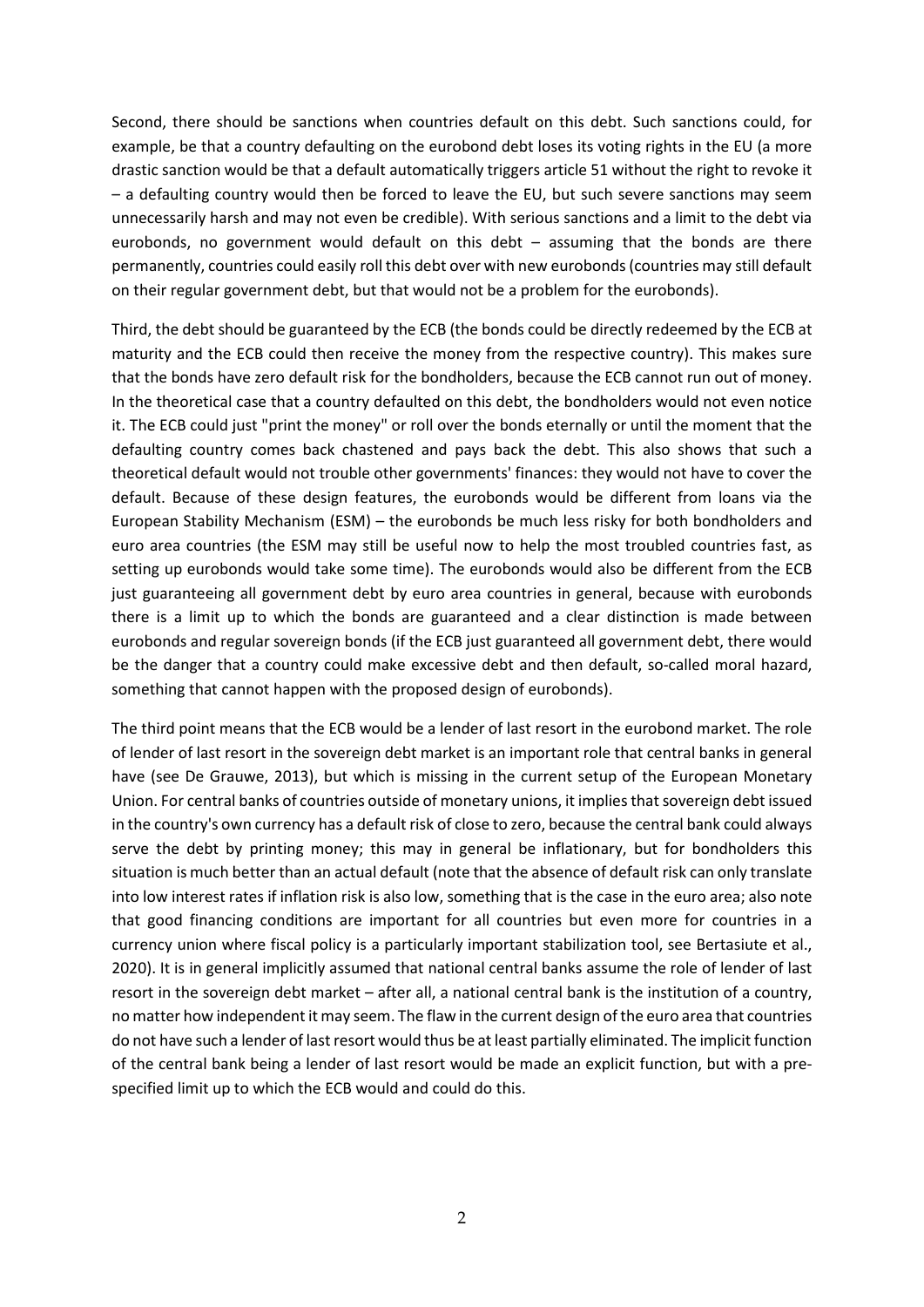#### **Costs to Northern Euro Area Countries**

In addition to the fear of an actual default (which is unjustified as explained above), another fear of Northern countries is that their own funding costs would increase in response to having joint bonds with countries with currently higher financing costs. This might be due to some erroneous thinking that the yield on the eurobonds would be some kind of weighted average of countries' current bond yields. Such thinking is wrong: the yields of eurobonds would be determined by the demand for eurodenominated bonds without default risk (to be precise, by demand and supply, but the supply would be limited at a certain level of GDP, so that the determination of the price would de facto be determined by the demand for the bonds alone).

It is not possible to state exactly how costly or beneficial the introduction of eurobonds would be for Northern countries, but it is possible to get a good idea. I will focus on Germany here, as the country with the lowest financing costs and as the largest EU country, but the same argument can be applied to other countries, including Austria, Finland, and the Netherlands. While one cannot observe a demand curve for safe euro-denominated bonds, it is possible to observe a lower bound for such a demand curve. This lower bound can be obtained by looking at the cumulative government debt of eurozone countries and their bond yields, as shown in Figure 1. Standard demand curves have prices on the vertical and quantities on the horizontal axis. When considering bonds, it is often more convenient to consider yields (interest rates) rather than bond prices (of course, these are just mirror images of one another). The figure shows long-term bond yields on the vertical axis, with an inverted





*Notes: Bonds have a residual maturity of 10 years (average March 2 to April 2, 2020; ThomsonReuters). Using 10 year bonds is reasonable as the average term to maturity of outstanding government debt is not much lower (ca. 8 years for OECD countries; OECD, 2020) and the data are easily available. Data on Cumulative debt and GDP are current estimates of nominal values for 2019 (ThomsonReuters). Estonia is excluded as its yields are not available.*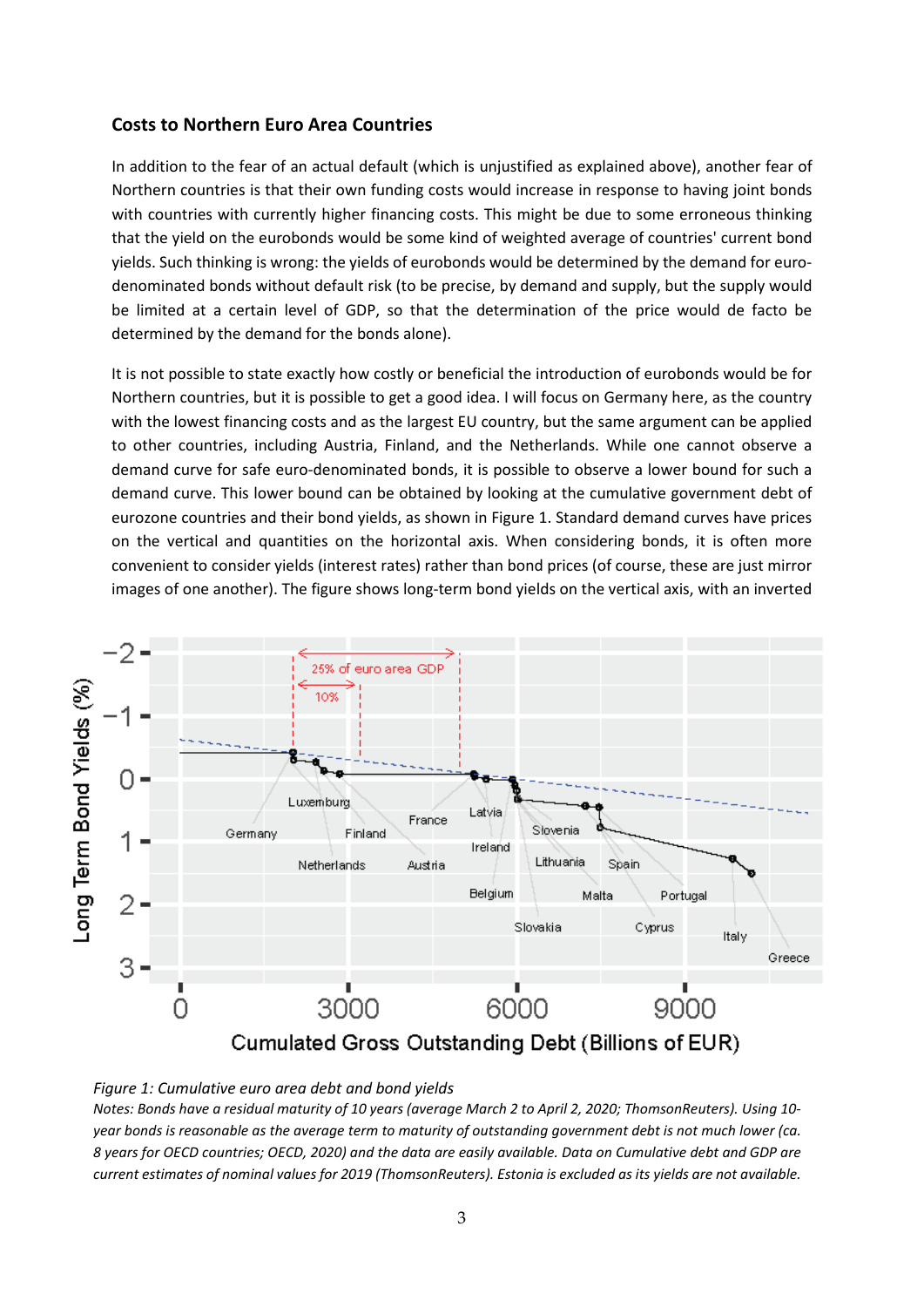scale: high yields, which correspond to low bond prices, are shown at the bottom, low yields, which correspond to high bond prices, at the top. On the horizontal axis is the cumulative debt by euro area countries. The dots in the graph correspond to euro area countries' bond yields and government debt issued in the euro area at the *same or lower* yields. Thus, the dot for the Netherlands shows the bond yield on Dutch long-term government bonds on the vertical axis and eurozone government debt that is considered to be equally safe or safer on the horizontal axis (in this case the debt of Germany, Luxembourg, and the Netherlands combined). This can be used to construct a lower bound of the demand curve of safe bonds. We observe the bond yield of German bonds; this yield must thus lie on the demand curve for German bonds. We do not observe German bond yields at a higher quantity, but we observe the yields of other bonds that are considered less safe. Taking the bonds with the second-lowest yield, Luxembourgish bonds, we can infer that the yield of German bonds, if all Luxembourgish bonds were replaced by German bonds would be at most what the yield of Luxembourgish bonds is now. What the black line, connecting all the dots, thus showsis a lower bound of the demand curve for bonds with the risk of German government bonds, which is naturally also a lower bound for bonds with even lower risk, such as the proposed eurobonds.

It seems reasonable to assume that the kinks that can be observed in the black line connecting the dots are not present in the demand curve for safe assets (rather, these kinks seem to reflect changes in risk levels). To work with a linear function, the blue dashed line is the steepest possible straight line that crosses the observation for Germany and that is nowhere below the observation for another country. This line can be considered a lower bound of the demand curve for eurobonds (in the picture, the line touches the observation for France, which faces higher interest rates than Germany – if the interest rate is higher because French government bonds are riskier, the actual demand line for the safe assets would lie above the blue dashed line). If one entered eurobonds in this graph, they would be the safest and thus the leftmost assets, the other bonds would accordingly shift to the right. The blue dashed line could then be used to calculate changesin bond yieldsin response to the introduction of eurobonds in this "worst-case" scenario.

Assuming that each country can make debt via eurobonds up to 25% of GDP, German 10-year interest rates would rise from about -0.4 to about -0.1 and only to about -0.3 if the debt limit is at 10% of GDP. These interest rates can be found in the graph where the two right vertical red dashed lines intersect with the blue dashed line (the yield for German bonds would lie on the blue dashed line, above the value on the horizontal axis corresponding to the total amount of outstanding eurobonds and German bonds).

Increases in interest rates from -.4 to -.3 (eurobonds up to 10% of GDP) or to -0.1 (up to 25%) for Germany are exaggerating the problem in terms of financing costs for Germany for a variety of reasons. First, as already discussed, the blue dashed demand curve is a lower bound for such a demand curve as the dots in the graph represent more and more risk, the further one moves to the right. Second, even Germany may in general default on its debt – it is unlikely, but even this debt is not as safe as an ECB guarantee. This is another reason, why the demand for eurobonds should lie above the blue dashed line in the graph. Third, for the calculations it is assumed that Germany makes use of its limit of eurobonds in addition to all current debt – in general, if Germany makes use of the eurobonds, it would have to issue less regular debt, which would lead to a smaller change in interest rates. Fourth, such bonds would be safe assets with high liquidity, which would make these bonds attractive to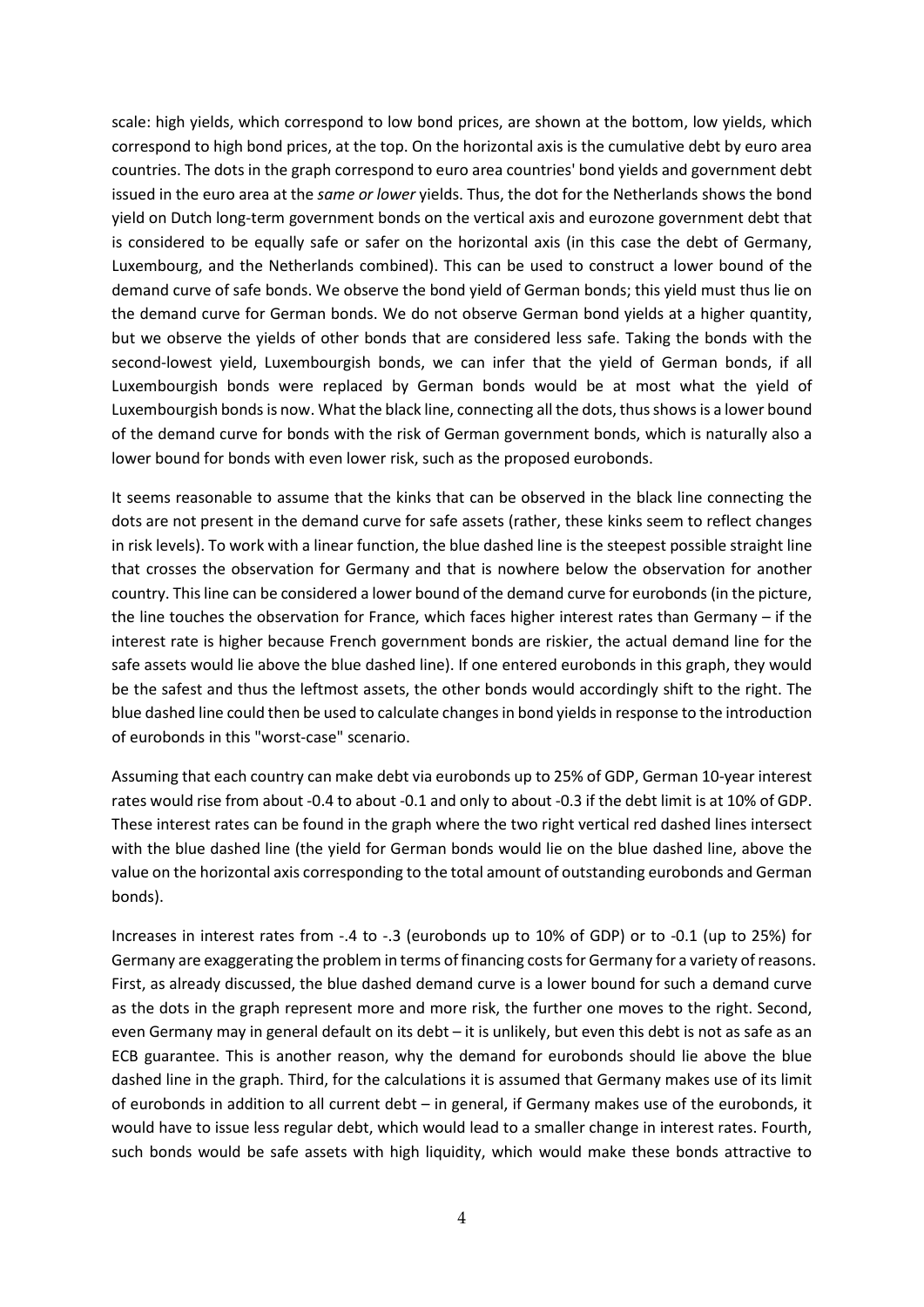central banks, sovereign wealth funds, and pension funds worldwide. In the markets, there is a premium for highly liquid assets (one can argue that the reason why German bonds have lower yields than Austrian, Dutch, Finnish, or Luxembourgish bonds is exactly that they are more liquid, because Germany is larger). Similar to the US, which has been reaping benefits of their reserve-currency status and borrowed at cheaper rates than it otherwise would have (Gourinchas and Rey, 2007), the euro area may then also benefit from such a special status, of course at a smaller scale. In fact, Ilzetzki et al. (2020) argue that the reason why the euro is being used so little internationally and "punching below its weight" is precisely that there are no eurozone-wide safe and liquid assets. Taking these four points together, even a deterioration of financing conditions for Northern euro area countries of 30 basis points in response to coronabonds with a limit of 25% of GDP seems too pessimistic – such bonds would most likely cost these countries nothing at all, the countries might even benefit from them.<sup>1</sup>

#### **Concluding Remarks**

-

Discussions about eurobonds often seem to be driven more by emotions than by reason, both in the North of Europe and in the South. In the North, there seem to be excessive fears of defaults by other countries and of increased borrowing costs for themselves. As discussed above, these fears are irrational if the eurobonds are designed well. In the South, in particular in Italy, eurobonds seem to be equated with solidarity in this devastating health crisis. This is equally false, for two reasons. First, this is a bad measure of European solidarity precisely because the discussion in the North is often driven by bad arguments. Taking Germany as example again, there is a strong feeling of solidarity toward the most hard-hit regions in Europe. This has not (yet?) materialized in the government's acceptance of eurobonds, but it materializes in treating French and Italian patients in German hospitals and in sending tons of materials to other EU countries, especially to Italy (including hundreds of medical ventilators). The German government also initiated and supported different measures to alleviate the financial troubles of the most hard-hit countries, such as using the ESM for funding without conditionality, using the European Investment Bank to support enterprises, and founding a European short-term unemployment insurance scheme. However, such support is overshadowed by the discussions about eurobonds (I would still argue that there should be more help, but the PR that the present within-EU support has received is unjustly negative – in contrast to Russia's PR, where a positive image was created with a bit of mainly useless material). Second, while the introduction of eurobonds would be preferable over ESM funding (in particular in the long run – eurobonds, with their advantages, would be there to stay, whereas later refinancing of ESM loans is unclear), the difference for the ability to fight this crisis in the hardest-hit countries in the short run would only be modest (if only few countries made use of ESM loans; also with ESM loans, their rates would be much below their current rates).

<sup>&</sup>lt;sup>1</sup> This analysis is of course simplistic. The results of more sophisticated models may differ, but it is unlikely that the results differ much if such a version of eurobonds is considered (for a structural model with another version of eurobonds, see Baglioni and Cherubini, 2011). Note also that the current calculations are in times of generally low interest rates – both negative and positive effects of the introduction of eurobonds on government bond yields might be somewhat larger in times of higher interest rates, but these times seem far away at the moment.